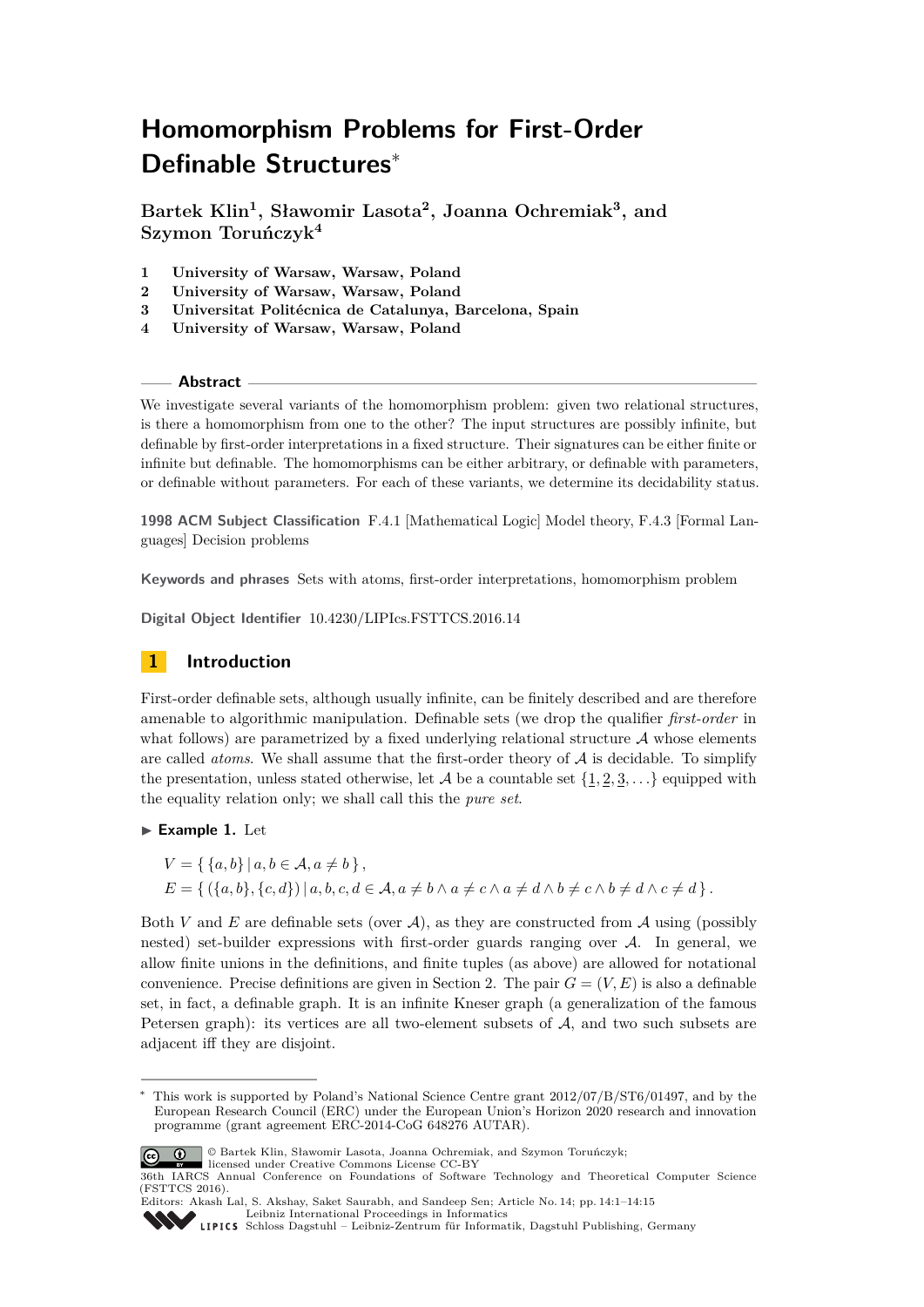#### **14:2 Homomorphism Problems for First-Order Definable Structures**

The graph *G* is  $\emptyset$ -definable: its definition does not refer to any particular elements of A. In general, one may refer to a finite set of parameters  $S \subseteq A$  to describe an  $S$ *-definable* set. For instance, the set  $\{a \mid a \in \mathcal{A}, a \neq \underline{1} \land a \neq \underline{2}\}$  is  $\{\underline{1}, \underline{2}\}\$ -definable. Definable sets are those which are *S*-definable for some finite  $S \subseteq A$ .

Although definable relational structures correspond (up to isomorphism) to first-order interpretations well-known from logic and model theory [\[19\]](#page-13-0), we prefer to use a different definition since standard set-theoretic notions directly translate into this setting. For example, a definable function  $f: X \to Y$  is simply a function whose domain X, codomain Y, and graph  $\Gamma(f) \subseteq X \times Y$  are definable sets. A relational structure is definable if its universe, signature, and interpretation function that maps each relation symbol to a relation on the universe, are definable. Finally, a definable homomorphism between definable structures over the same signature is a definable mapping between their universes that is a homomorphism, i.e., preserves every relation in the signature. All hereditarily finite sets (finite sets, whose elements are finite, and so on, recursively) are definable, and every finite relational structure over a finite signature is (isomorphic to) a definable one.

The classical *homomorphism problem* is the problem of determining whether there exists a homomorphism from a given finite source structure A to a given finite target structure B. This is also known as the Constraint Satisfaction Problem, and is clearly decidable (and NP-complete). The precise computational complexity has been thoroughly studied in the literature in many variants. The case when the target structure is fixed (and is called a *template*) is of particular interest, as it expresses many natural computational problems (such as *k*-colorability, 3-SAT, or solving systems of linear equations over a finite field). The famous Feder-Vardi conjecture states that for every fixed template B, the corresponding constraint satisfaction problem  $CSP(\mathbb{B})$  is either solvable in polynomial time or NP-complete [\[18\]](#page-13-1).

In this paper, we consider the homomorphism problem for definable structures: given two definable structures A*,* B, does there exist a homomorphism from A to B? Note that definable structures can be meaningfully considered as instances of a computational problem since they are finitely described with the set-builder notation and first-order formulas in the language of A.

We remark that in the pure set  $A$  with equality, every first-order formula is effectively equivalent to a quantifier-free formula. Thus, as long as complexity issues are ignored and decidability is the only concern, we can safely restrict to quantifier-free formulas.

**Example 2.** The graph *G* from Example [1](#page-0-0) does not map homomorphically to a clique of 3 vertices, which is another way of saying that *G* is not 3-colorable. In fact, *G* does not map homomorphically to any finite clique (the finite subgraph of *G* using only atoms  $\underline{1}, \ldots, \underline{2n}$  has chromatic number at least *n*, as it contains an *n*-clique). However, *G* maps homomorphically to the (easily definable) infinite clique on the set  $A$ , by any injective mapping from  $V$  to  $A$ . No such homomorphism is definable, as there is no definable injective function from *V* to A, even with parameters.

We consider several variants of the homomorphism problem:

- *Finite vs. infinite signature.* In the most general form, we allow the signature of both input structures to be infinite, but definable. In a restricted variant, the signature is required to be finite.
- *Finite vs. infinite structures.* In general, both input structures can be infinite, definable. m. In a restricted variant, one of the two input structures may be assumed to be finite.
- *Definability of homomorphisms.* In the general setting, we ask the question whether there m. exists an arbitrary homomorphism between the input structures. In other variants, the homomorphism is required to be definable, or to be ∅-definable.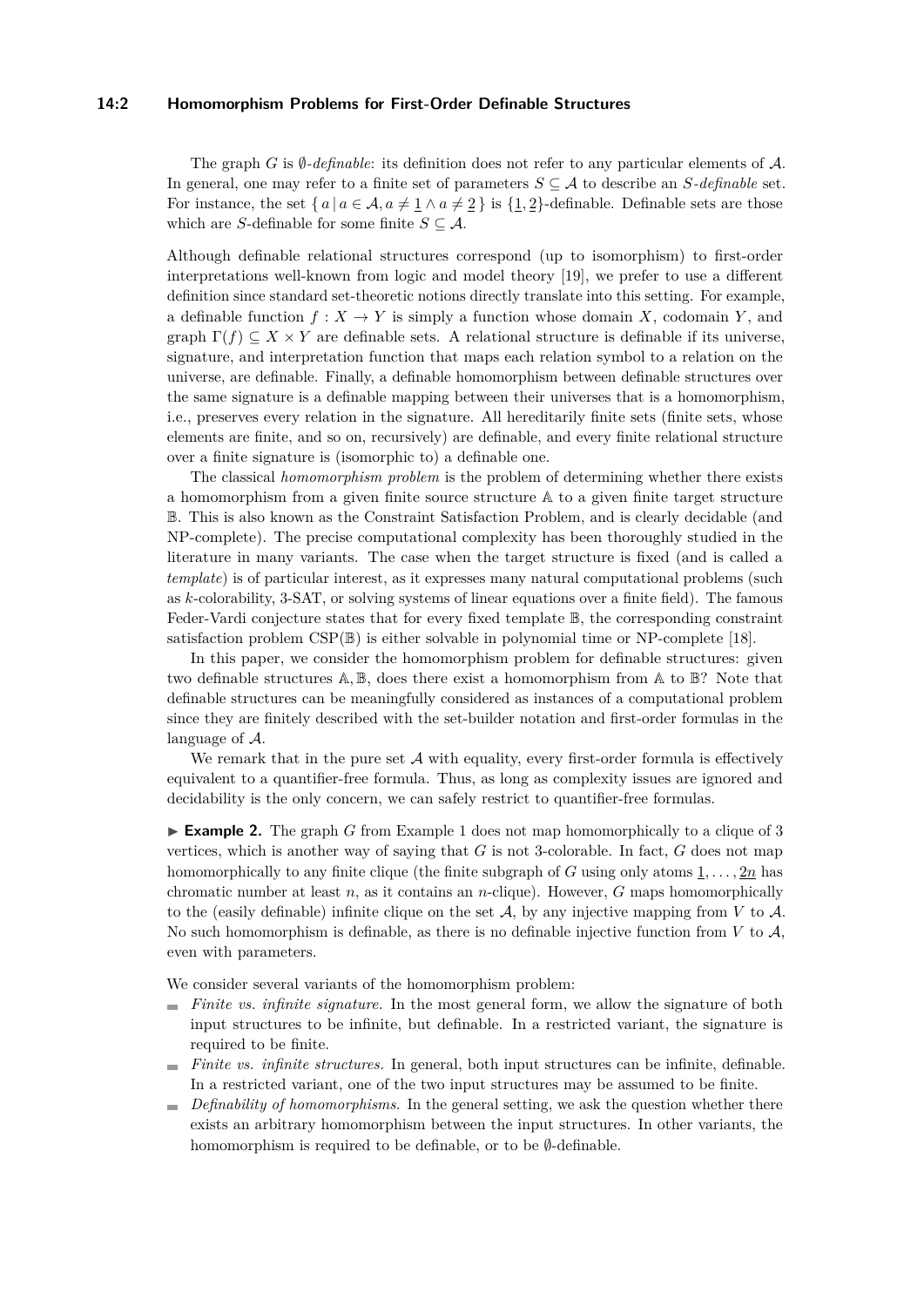- *Restrictions on homomorphisms.* Most often we ask about any homomorphism, but one may also ask about existence of a homomorphism that is injective, strong, or an embedding.
- *Fixing one structure.* In the uniform variant, both the source and the target structures are given on input. We also consider non-uniform variants, when one of the two structures is fixed.
- $\blacksquare$  *Structured atoms.* In the basic setting, the underlying structure  $\mathcal A$  is the pure set, i.e., has no structure other than equality. One can also consider sets definable over other structures. For instance, if the underlying structure is  $(\mathbb{Q}, \leq)$ , the definitions of definable sets can refer to the relation ≤.

**Contribution.** For most combinations of these choices we determine the decidability status of the homomorphism problem. The decidability border turns out to be quite subtle and sometimes counterintuitive. The following theorem samples some of the opposing results proved in this paper:

<span id="page-2-0"></span> $\triangleright$  **Theorem 3.** Let A be the pure set. Given two definable structures  $A, B$  over a finite *signature,*

- **1.** *it is decidable whether there is a*  $\emptyset$ -definable homomorphism from  $\mathbb A$  to  $\mathbb B$ ,
- **2.** *it is undecidable (but semidecidable) whether there is a definable homomorphism from* A *to* B*,*
- **3.** *it is decidable whether there is a homomorphism from* A *to* B*,*
- **4.** *it is undecidable (but co-semidecidable) whether a given* ∅*-definable partial mapping between the universes of* A *and* B *extends to a homomorphism.*

In a previous paper [\[21\]](#page-13-2), the constraint satisfaction problem is considered for source structures definable over the pure set, or more generally over  $(\mathbb{Q}, \leq)$ . We denote this problem by  $CSP_{def}(\mathbb{B})$ . The results from [\[21\]](#page-13-2), together with the polynomial time reduction to the finite-template CSP which we provide here, imply complexity results for different variants of the constraint satisfaction problem:

<span id="page-2-1"></span>▶ **Theorem 4.** For any definable template **B** over a finite signature:

- **1.** *the problem* CSP(B) *is in NP,*
- 2. *the problem*  $CSP_{def}(\mathbb{B})$  *is in NEXPTIME.*

**Related work.** Some of the variants considered in this paper are closely related to previous work.

Bodirsky, Pinsker and coauthors [\[2,](#page-13-3) [8,](#page-13-4) [10\]](#page-13-5) consider fixed infinite templates over finite signatures, and finite source structures given on input. They usually consider the template B to be a reduct of a fixed structure  $A$  with good properties, in particular, with a decidable first-order theory. Reducts are special cases of definable structures: a structure B is a reduct of A if  $\mathbb B$  is  $\emptyset$ -definable over A and both have the same domains. In general, if the template  $\mathbb B$  is definable over a structure A with decidable first-order theory, then  $\mathbb B$  itself has decidable first-order theory. It follows that the existence of a homomorphism from a given *finite* source structure A is trivially decidable, as it can be expressed as an existential formula evaluated in B. In this case, the interesting problem is to analyse precise complexity bounds. Templates for which a complete complexity classification was obtained (modulo the Feder-Vardi conjecture) include all reducts of countably infinite homogeneous graphs [\[3,](#page-13-6) [9,](#page-13-7) [12,](#page-13-8) [6\]](#page-13-9), of  $(\mathbb{Q}, \leq)$  [\[4\]](#page-13-10), and of the integers with the successor function  $(\mathbb{Z}, +1)$  [\[5\]](#page-13-11). One of the key tools used in these results is the notion of a *canonical mapping*. The construction of a canonical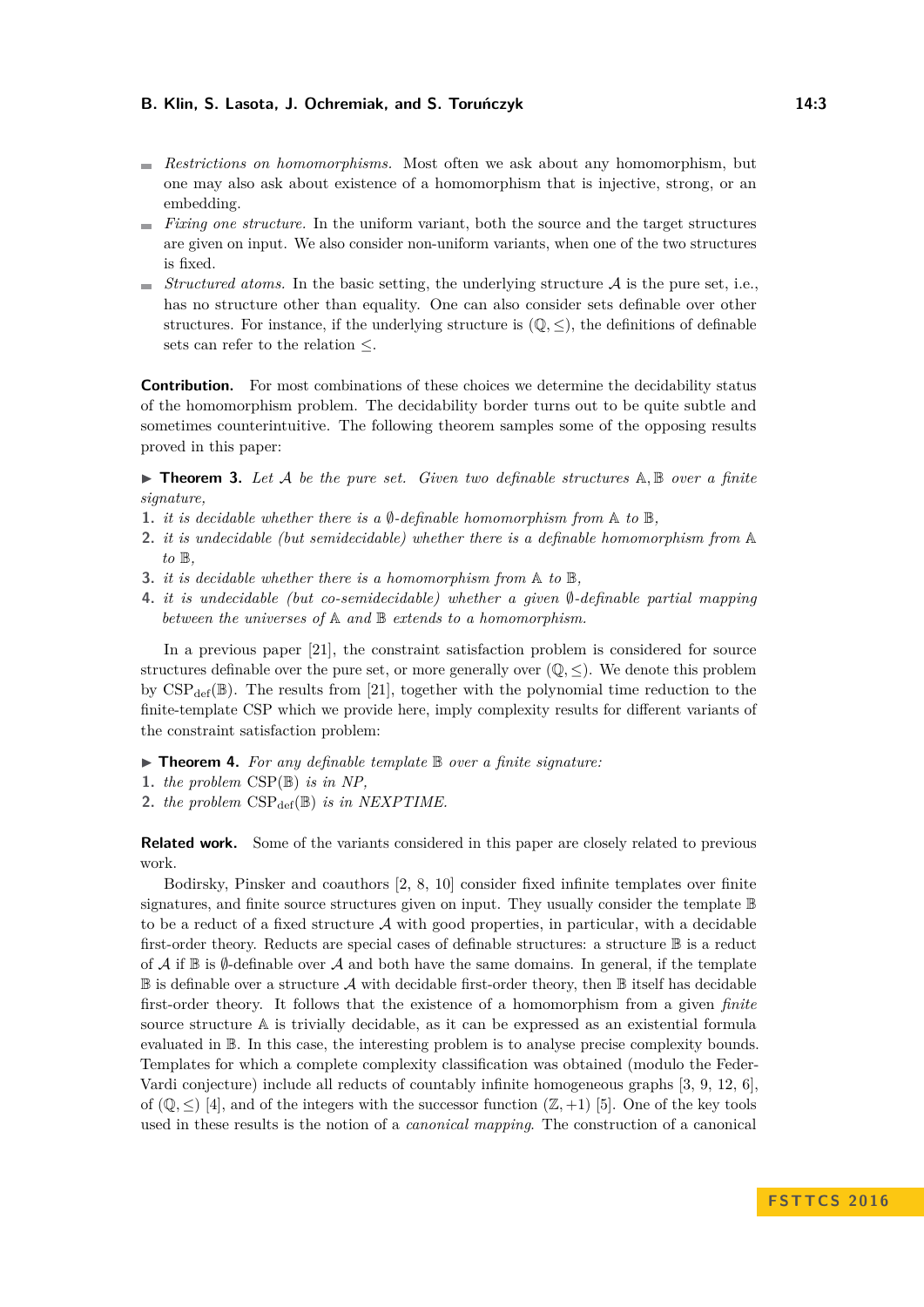#### **14:4 Homomorphism Problems for First-Order Definable Structures**

mapping relies on Ramsey theory, most conveniently applied through the use of the result of Kechris, Pestov, and Todorcevic concerning extremely amenable groups [\[20\]](#page-13-12).

For finite templates, it is shown in [\[21\]](#page-13-2) that the complexity analysis of  $CSP_{def}(\mathbb{B})$ can be reduced (with an exponential blowup) to the case of finite input structures. For example, 3-colorability of definable graphs is decidable and NEXPTIME-complete, because 3-colorability of finite graphs is NP-complete. A more general decidability result concerns *locally finite templates*, i.e., definable, possibly infinite templates (over definable, possibly infinite signatures) where every relation contains only finitely many tuples. The decidability proof also employs Ramsey theory, applied through the use of Pestov's theorem concerning the topological dynamics of the group  $Aut(\mathbb{Q}, \leq)$ , which is a special case of the Kechris-Pestov-Todorcevic result. As we shall demonstrate here, for infinite signatures the local finiteness restriction is crucial and adding even a single infinite definable relation may lead to undecidability.

This paper, as well as [\[21\]](#page-13-2), is part of a programme aimed at generalizing classical decision problems and computation models such as automata [\[15\]](#page-13-13), Turing machines [\[16\]](#page-13-14) and programming languages [\[14,](#page-13-15) [13,](#page-13-16) [22,](#page-13-17) [24\]](#page-14-1), to sets with atoms. For other applications of sets with atoms (called there *nominal sets*) in computing, see [\[26\]](#page-14-2).

**Motivation.** Testing existence of homomorphisms is at the core of many decision problems in combinatorics and logic. As shown in [\[11\]](#page-13-18), decidability of pp-definability of a definable relation *R* in a definable structure A can be reduced to deciding the existence of homomorphisms between definable structures. Another application is 0-1 laws, and deciding whether a sentence  $\phi$  of the form  $\exists R.\exists^*\forall^*\psi$  is satisfied with high probability in a finite random graph. In [\[23\]](#page-13-19), after showing that the problem is equivalent to testing if *φ* holds in the infinite random graph, the authors give a complex Ramsey argument based on [\[25\]](#page-14-3) to prove the decidability of the latter. The second step can be alternatively achieved by reducing to several instances of the homomorphism problem from structures definable over the ordered random graph (which is a Ramsey structure by [\[25\]](#page-14-3), see Section [5\)](#page-11-0) to finite target structures. Finally, in [\[21\]](#page-13-2) the homomorphism problem for locally finite definable templates is used to test whether the logic IFP captures PTime over a certain class of finite structures, generalizing the Cai-Fürer-Immerman construction [\[17\]](#page-13-20).

# <span id="page-3-0"></span>**2 Preliminaries**

Throughout this section, fix a countable relational structure A of *atoms*. We assume that the signature of  $A$  is finite. We shall now introduce definable sets, following [\[21\]](#page-13-2).

**Definable sets.** An *expression* is either a variable from some fixed infinite set, or a formal finite union (including the empty union ∅) of *set-builder expressions* of the form

<span id="page-3-1"></span>
$$
\{e \mid a_1, \ldots, a_n \in \mathcal{A}, \phi\},\tag{1}
$$

where *e* is an expression,  $a_1, \ldots, a_n$  are (bound) variables, and  $\phi$  is a first-order formula over the signature of  $A$  and over the set of variables. Free variables in  $(1)$  are those free variables of *e* and of  $\phi$  which are not among  $a_1, \ldots, a_n$ .

For an expression *e* with free variables *V*, any valuation val :  $V \rightarrow A$  defines in an obvious way a value  $X = e[val]$ , which is either an atom or a set, formally defined by induction on the structure of *e*. We then say that *X* is a *definable set with atoms*, and that it is *defined* by *e* with val. Note that one set *X* can be defined by many different expressions. When we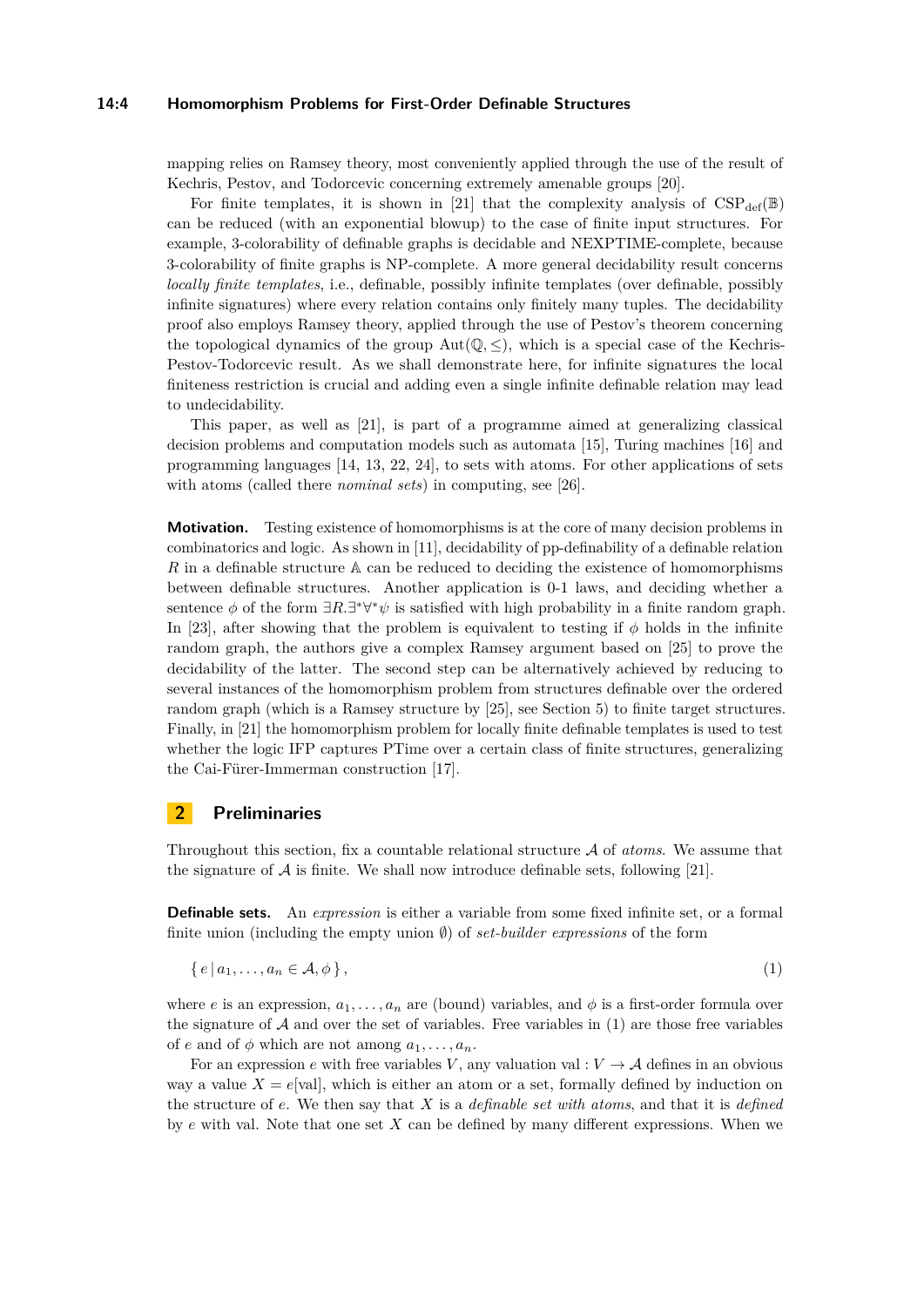As syntactic sugar, we allow atoms to occur directly in set expressions. For example, what we write as the  $\{1\}$ -definable set  $\{a \mid a \in \mathcal{A}, a \neq 1\}$  is formally defined by the expression  ${a \mid a \in \mathcal{A}, a \neq b}$ , together with a valuation mapping *b* to 1. Similarly, the set  $\{1,2\}$  is {1*,* 2}-definable as a union of two singleton sets.

 $\triangleright$  Remark. To improve readability, it will be convenient to use standard set-theoretic encodings to allow a more flexible syntax. In particular, ordered pairs and tuples can be encoded e.g. by Kuratowski pairs,  $(x, y) = \{\{x, y\}, \{x\}\}\.$  We will also consider as definable infinite families of symbols, such as  ${R_x : x \in X}$ , where *R* is a symbol and *X* is a definable set. Formally, such a family can be encoded as the set of ordered pairs  ${R} \times X$ , where the symbol R is represented by some  $\emptyset$ -definable set, e.g.  $\emptyset$  or  $\{\emptyset\}$ , etc. Here we use the fact that definable sets are closed under Cartesian products.

**Closure properties.** The following lemma is proved routinely by induction on the nesting of set-builder expressions.

- <span id="page-4-0"></span>I **Lemma 5.** *Definable sets are effectively closed under:*
- *Boolean combinations* ∩*,* ∪*,* − *and Cartesian products,*  $\sim$
- *images and inverse images under definable functions,*  $\overline{a}$
- *quotients under definable equivalence relations,*  $\overline{\phantom{a}}$
- *intersections and unions of definable families,*  $\overline{a}$
- $\bullet$  *the operations (below,*  $x \in y$  *and*  $x \subseteq y$  *are interpreted as false if y is an atom):*  $V, W \mapsto \{ (v, w) | v \in V, w \in W, v \in w \},\$  $V, W \mapsto \{ (v, w) | v \in V, w \in W, v \subseteq w \}.$

This implies that the set-builder notation [\(1\)](#page-3-1) may be safely generalized by allowing bound variables to range not only over A but also over other definable sets, and allowing in  $\phi$ quantifiers of the form  $\exists v \in V$  or  $\forall v \in V$ , for *V* a definable set presented by an expression. One may also use binary predicates =*,* ∈*,* ⊆ and binary operations ∪*,* ∩*,* −*,* ×. The resulting sets will still be definable. As an example, if *V* and *W* are definable sets, then so is

 $\{(v, w) | v \in V, w \in W, v \subseteq w \land \exists a \in A \exists b \in A \ (a, b) \in v \}.$ 

Suppose that the first-order theory of  $A$  is decidable (this applies in particular to the pure set). Then it is straightforward to prove that the validity of first-order sentences generalized as above, such as  $\forall v \in V \exists w \in W \ v \subseteq w$  where *V* and *W* are definable sets presented by expressions, is also decidable. This demonstrates that definable sets are suitable for effectively performing set-theoretic manipulations and tests.

<span id="page-4-1"></span>**Definable relational structures.** For any object in the set-theoretic universe (a relation, a function, a logical structure, etc.), it makes sense to ask whether it is definable. For example, a definable relation on *X, Y* is a relation  $R \subseteq X \times Y$  which is a definable set of pairs, and a definable function  $X \to Y$  is a function whose graph is definable. Along the same lines, a definable relational signature is a definable set of *symbols* Σ, together with a partition  $\Sigma = \Sigma_1 \oplus \Sigma_2 \oplus \ldots \oplus \Sigma_l$  into definable subsets, for  $l \in \mathbb{N}$ . We say that  $\sigma$  has *arity*  $r$  if  $\sigma \in \Sigma_r$ .

For a signature Σ, a definable Σ-structure A consists of a definable universe *A* and a definable interpretation function which assings a relation  $\sigma^{\mathbb{A}} \subseteq A^r$  to each relation symbol  $\sigma \in \Sigma$  of arity *r*. (We denote structures using blackboard font, and their universes using the corresponding symbol in italics). More explicitly, such a structure can be represented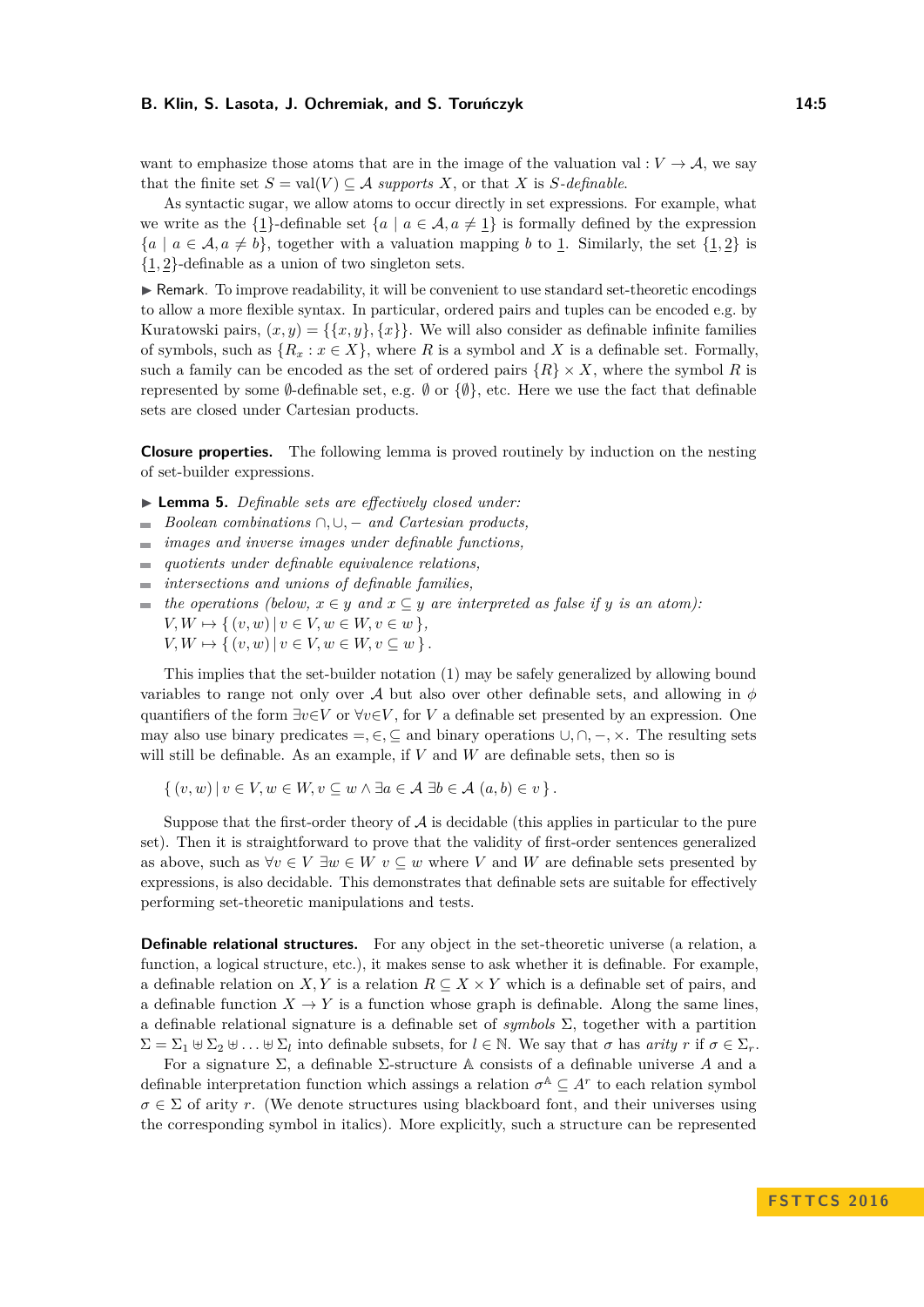## **14:6 Homomorphism Problems for First-Order Definable Structures**

by the tuple  $\mathbb{A} = (A, I_1, \ldots, I_l)$  where  $I_r = \{(\sigma, a_1, \ldots, a_r) \mid \sigma \in \Sigma_r, (a_1, \ldots, a_r) \in \sigma^{\mathbb{A}}\}$  is a definable set for  $r = 1, \ldots, l$  (where *l* is the maximal arity in  $\Sigma$ ).

**F** Remark. A definable  $\Sigma$ -structure  $\mathbb{A} = (A, I_1, \ldots, I_l)$ , for  $\Sigma$  finite or infinite, can be seen as a definable structure over a finite signature, denoted  $\mathbb{A}_{\Sigma}$  and defined as follows. The universe of  $\mathbb{A}_{\Sigma}$  is  $A \cup \Sigma$ , and its relations are  $I_1, \ldots, I_l$ , of arity  $2, \ldots, l+1$ , respectively. The signature is finite, with just *l* symbols. Then homomorphisms between Σ-structures A and B correspond to those homomorphisms between  $\mathbb{A}_{\Sigma}$  and  $\mathbb{B}_{\Sigma}$  that are the identity on  $\Sigma$ .

► **Example 6.** The graph *G* from Example [1](#page-0-0) can be seen as a structure over a signature with a single binary relation symbol *E*. To give an example of an infinite, definable signature, extend  $G$  to a structure  $A$  by infinitely many unary predicates representing the neighborhoods of each vertex of *G*. To this end, define the signature  $\Sigma = \{E\} \cup \{N_v | v \in V\}$ , where *V* is the vertex set of *G* and *N* is a symbol (cf. Remark [2\)](#page-3-1). The interpretation of  $N_v$  is specified by the set  $I_1 = \{(N_v, w) | (v, w) \in E\}$  (where *E* is defined by the expression from Example [1\)](#page-0-0), which is definable by Lemma [5.](#page-4-0)

<span id="page-5-0"></span>**Lemma 7.** For every S-definable set X there is an S-definable surjective function  $f: Y \rightarrow$ *X*, where *Y is an S*-definable subset of  $\mathcal{A}^k$ , for some  $k \in \mathbb{N}$ . Moreover, f and *Y* can be *computed from X.*

 $\triangleright$  Remark. By Lemma [7,](#page-5-0) definable structures over finite signatures coincide, up to definable isomorphism, with structures that admit a *first-order interpretation with parameters* in A, in the sense of model theory [\[19\]](#page-13-0).

**Representing the input.** Definable relational structures can be input to algorithms, as they are finitely presented by expressions defining the signature, the universe, and the interpretation function. If the input is an  $S$ -definable set  $X$ , defined by an expression  $e$  with valuation val :  $V \to S$  with  $V = \{v_1, \ldots, v_n\}$  the free variables of *e*, then we also need to represent the tuple  $val(v_1), \ldots, val(v_n)$  of elements of *S*. For the pure set *A*, these elements can be represented as 1*,* 2*, . . .*.

# **3 Homomorphism problems**

To simplify the presentation, we now drop some of the generality of the previous section. In this section let  $A$  be the pure set. In Section [5](#page-11-0) we shall discuss generalizations of our results to underlying structures other than the pure set.

# **3.1 ∅-definable homomorphism problem**

Let's start with the following warm-up decision problem:

Problem: Ø-DEFINABLE HOMOMORPHISM Input:  $\emptyset$ -definable structures A and B over a  $\emptyset$ -definable signature  $\Sigma$ . Decide: Is there an  $\emptyset$ -definable homomorphism from A to  $\mathbb{B}$ ? It is not hard to prove the following theorem, which gives (1) of Theorem [3:](#page-2-0)

<span id="page-5-1"></span>I **Theorem 8** ([\[21\]](#page-13-2))**.** ∅-definable Homomorphism *is decidable.*

We sketch a proof here in order to illustrate the good algorithmic properties of definable sets, and to emphasize the contrast with later undecidability results.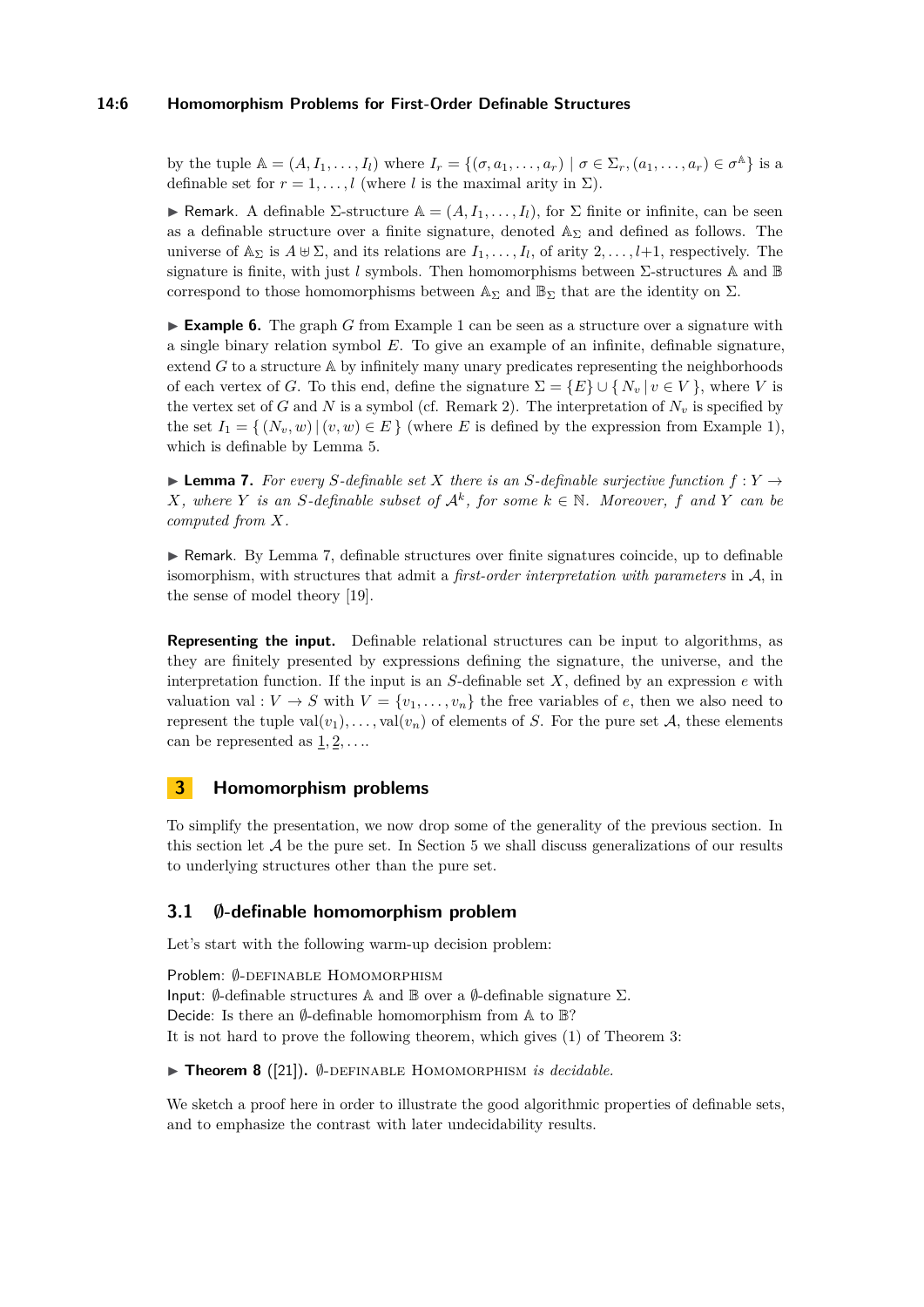**Proof sketch.** Our aim is to decide if two given  $\emptyset$ -definable Σ-structures  $\mathbb{A} = (A, I_1, \ldots, I_l)$ and  $\mathbb{B} = (B, J_1, \ldots, J_l)$  admit an  $\emptyset$ -definable homomorphism. The signature  $\Sigma$  is assumed to be part of the input (also, it can be computed from A or from B).

We will use the following facts that hold for the pure set  $A$ , but also for many other structures with decidable first-order theories.

**Lemma 9.** For each number  $n \in \mathbb{N}$ , there are finitely (doubly exponentially) many first*order formulas with n free variables, up to equivalence in* A*. Moreover, they can be computed from n.*

The following lemma is a consequence.

<span id="page-6-0"></span>I **Lemma 10.** *An* ∅*-definable set X has only finitely many* ∅*-definable subsets, and expressions defining these subsets can be enumerated from an expression defining X.*

Indeed, for each definable set *X* represented by a single set-builder expression of the form [\(1\)](#page-3-1), replace  $\phi$  by each (up to equivalence) quantifier-free formula  $\psi$  with the same free variables, such that  $\psi \to \phi$ .

To verify existence of an  $\emptyset$ -definable homomorphism from A to  $\mathbb{B}$ , apply Lemma [10](#page-6-0) to  $X = A \times B$  and for every  $\emptyset$ -definable subset  $R \subseteq A \times B$ , test the validity of the first-order formula

 $∀a ∈ A ∃!b ∈ B$   $R(a, b)$ 

ensuring that *R* is a graph of a function; and, for  $i = 1...l$ , test the validity of the formula

$$
\forall a_1, \ldots, a_i \in A \; \forall b_1, \ldots, b_i \in B \; \forall \rho \in \Sigma_i \bigwedge_{1 \leq j \leq i} R(a_j, b_j) \land I_i(\rho, a_1, \ldots, a_i) \rightarrow J_i(\rho, b_1, \ldots, b_i)
$$

 $\blacksquare$  ensuring that the function is a homomorphism.

In a similar vein one can decide the existence of homomorphisms that are injective, strong, or are embeddings (i.e. injective and strong), as all these properties are first-order definable.

The assumption that the structures  $\mathbb A$  and  $\mathbb B$  are  $\emptyset$ -definable is inessential in Theorem [8;](#page-5-1) the crucial assumption is that a homomorphism we ask for is required to be  $\emptyset$ -definable. In fact, a similar argument as above works even if the two given structures are definable instead of  $\emptyset$ -definable, and a homomorphism is allowed to be definable with *n* parameters, for a number  $n \in \mathbb{N}$  given on input.

## **3.2 (Definable) homomorphism problem**

In more relaxed versions of the homomorphism problem, we ask for a homomorphism that is definable without any bound on the number of parameters:

Problem: DEFINABLE HOMOMORPHISM Input: Definable structures A and  $\mathbb B$  over a definable signature  $\Sigma$ . Decide: Is there a definable homomorphism from A to B?

Or we may make no restriction on a homomorphism at all:

Problem: HOMOMORPHISM Input: Definable structures A and  $\mathbb B$  over a definable signature  $\Sigma$ . Decide: Is there a homomorphism from A to B?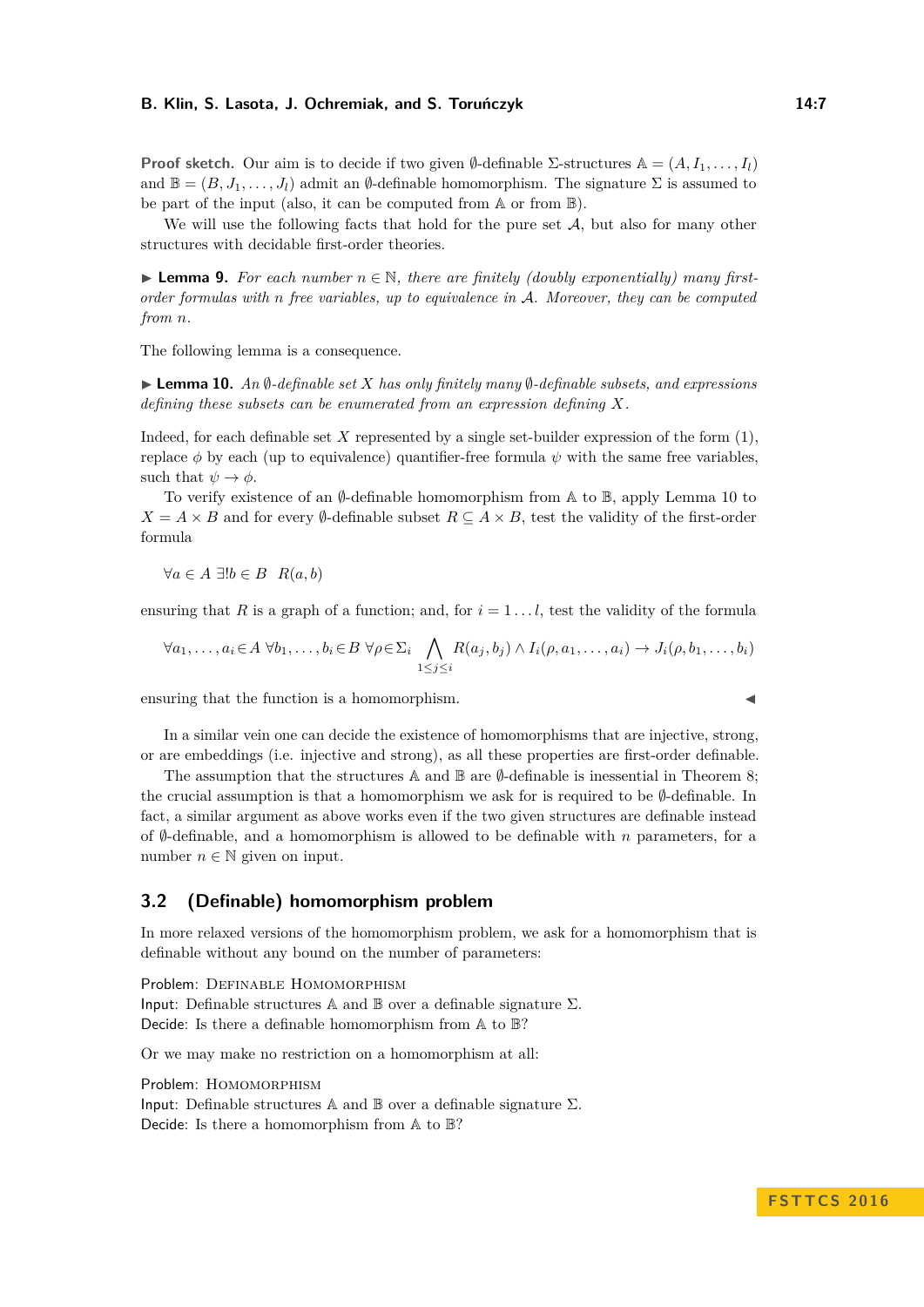#### **14:8 Homomorphism Problems for First-Order Definable Structures**

These problems appear similar, but they are of rather different nature. On one hand, DEFINABLE HOMOMORPHISM is recursively enumerable, by an argument similar to the proof sketch of Theorem [8:](#page-5-1) if a definable homomorphism exists then one can find it by searching for homomorphisms definable with *n* parameters, for increasing values of *n*. On the other hand HOMOMORPHISM is co-recursively enumerable, by a compactness argument: if  $A$  does *not* map homomorphically to  $\mathbb B$  then some finite substructure of A does not map to  $\mathbb B$  either, and one can detect this by enumerating all finite substructures of A and using Theorem [11](#page-7-0) below.

 $\triangleright$  Remark. We might also consider natural variants of (DEFINABLE) HOMOMORPHISM, where one asks about existence of an injective homomorphism, or a strong homomorphism, or an embedding. Theorems [11–](#page-7-0)[16,](#page-8-0) stated below, apply to all these variants as well.

Below we show that both Definable homomorphism and Homomorphism are undecidable in general. However, when one of the input structures has finite universe, both problems are decidable:

<span id="page-7-0"></span>▶ **Theorem 11.** DEFINABLE HOMOMORPHISM and HOMOMORPHISM are decidable if one of *the input structures has a finite universe.*

On the other hand, the general version of the homomorphism problem is undecidable:

<span id="page-7-1"></span>▶ **Theorem 12.** HOMOMORPHISM *is undecidable, even if one of the input structures is fixed.* 

The fixed input structure is understood existentially; in particular, there exists a definable structure B such that it is undecidable, for a given definable structure A over the same signature, whether there is a homomorphism  $\mathbb{A} \to \mathbb{B}$ .

Theorem [12](#page-7-1) is proved by a reduction from a classical quarter-plane tiling problem [\[1\]](#page-12-0). The following example illustrates a phenomenon used in the proof: a homomorphism can determine an infinite ordered sequence of atoms, and thus to enumerate coordinates within the quarter-plane.

<span id="page-7-2"></span>**Example 13.** Consider a signature with a single binary relation symbol R. For a chosen atom  $a_0 \in \mathcal{A}$ , define structures A and B over this signature as follows:

 $A = \mathcal{A}$   $R^{\mathbb{A}} = \neq$   $B = \mathcal{A} - \{a_0\}$   $R^{\mathbb{B}} = \neq$ 

Note that A is  $\emptyset$ -definable and B is  $\{a_0\}$ -definable. Considered as graphs, A and B are isomorphic to the countably infinite clique. However, no homomorphism  $h : \mathbb{A} \to \mathbb{B}$  is definable. To see this, suppose towards contradiction that an *S*-definable homomorphism *h* actually exists for some finite *S*. We will exploit the fact that the *S*-definition of *h* is necessarily invariant under every bijection  $\pi$  of atoms such that  $\pi(a) = a$  for all  $a \in S$ .

Since A is a clique and B has no self-loops, *h* must be injective. Pick the atom  $a_1 = h(a_0)$ . Clearly  $a_1 \neq a_0$ , since  $a_0 \notin \mathbb{B}$ . This means that  $a_1 \in S$ ; indeed, if  $a_1 \notin S$  then the *S*-definition of (the graph of) *h* would be invariant under a renaming  $\pi$  of atoms with  $\pi(a_0) = a_0$  and  $\pi(a_1) \neq a_1$ , which cannot be since *h* is a function. Now consider  $a_2 = h(a_1)$ . Again,  $a_2 \neq a_0$ . Moreover we have  $a_2 \neq a_1$ , since  $a_1 \neq a_0$  and *h* is injective. Moreover,  $a_2 \in S$  by the same argument as for  $a_1$ . This proceeds by induction, showing that infinitely many distinct atoms must belong to *S*, which contradicts the finiteness of *S*.

More importantly, each homomorphism  $h : A \to \mathbb{B}$  determines an infinite sequence of distinct atoms  $a_0, a_1, a_2, \ldots$  such that  $h(a_i) = a_{i+1}$  for each  $i \in \mathbb{N}$ .

As it turns out, Definable Homomorphism is even harder to decide than Homomorphism: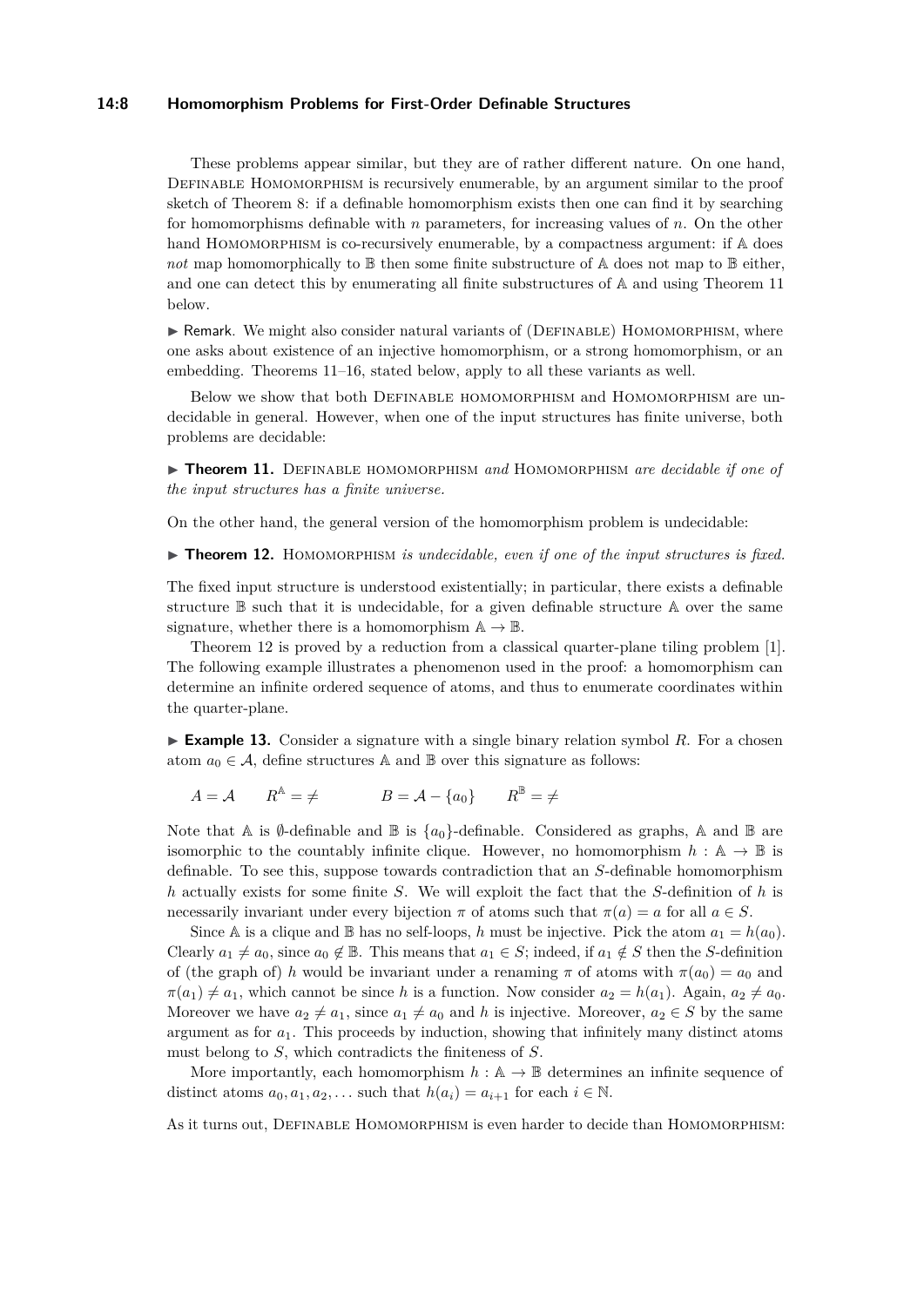<span id="page-8-1"></span>**Theorem 14.** DEFINABLE HOMOMORPHISM *is undecidable even if* 

**(i)** *a source structure* A *over a finite signature is fixed; or*

**(ii)** *a target structure* B *is fixed.*

Theorem [14](#page-8-1) yields (2) of Theorem [3,](#page-2-0) and is proved by reduction from periodic and ultimately periodic variants of the tiling problem.

Example [13](#page-7-2) shows a situation where definable homomorphisms do not exist, but nondefinable ones do, and each of them induces an infinite sequence of atoms. In the following example definable homomorphisms do exist, and each of them determines a finite cycle of atoms. This observation is the core of the proof of Theorem [14,](#page-8-1) much as Example [13](#page-7-2) is the core of Theorem [12.](#page-7-1)

► Example 15. Consider a signature with a single binary relation symbol R. Define structures A and B over this signature as follows (for readability we write *ab* to denote an ordered pair (*a, b*)):

$$
A = \mathcal{A}
$$
  
\n
$$
B = \{ ab \mid a, b \in \mathcal{A}, a \neq b \}
$$
  
\n
$$
R^{\mathbb{A}} = \neq
$$
  
\n
$$
R^{\mathbb{B}} = \{ (ab, cd) \mid a, b, c, d \in \mathcal{A}, a \neq b, c \neq d, a \neq c \}
$$

Note that there are many non-definable homomorphisms from  $A$  to  $B$ . For example, for any enumeration  $a_0, a_1, a_2, \ldots$  of all atoms, one may put  $h(a_n) = a_n a_{n+1}$  for each  $n \in \mathbb{N}$ .

However, definable homomorphisms  $h : \mathbb{A} \to \mathbb{B}$  also exist. For example, there is an *S*-definable one for  $S = \{1, 2, 3\}$ :

$$
h(x) = x_1
$$
  $h(\underline{1}) = \underline{12}$   $h(\underline{2}) = \underline{23}$   $h(\underline{3}) = \underline{31}$ 

where  $x \notin S$ . Note how the values of *h* on *S* encode a cycle of atoms of length 3. This is a general phenomenon. Indeed, consider any *S*-definable homomorphism  $h : \mathbb{A} \to \mathbb{B}$ , for some finite  $S = \{a_1, \ldots, a_n\} \subseteq \mathcal{A}$ . Denote  $e_i = h(a_i)$  for  $i = 1..n$ . Each  $e_i$  is of the form  $a_j a_k$  for some  $1 \leq j \neq k \leq n$ . Indeed, if some  $e_i = bc$  (or  $e_i = cb$ ) for some  $b \notin S$ , then the *S*-definition of (the graph of) *h* would be invariant under a renaming  $\pi$  of atoms with  $\pi(a_i) = a_i$  and  $\pi(b) \neq b$ , which cannot be since *h* is a function.

One may view the  $e_i$  as edges of a directed graph with nodes  $\{a_1, \ldots, a_n\}$ . This graph has *n* nodes, *n* edges, no self-loops, and, looking at the definition of  $R^{\mathbb{B}}$ , no two distinct edges have the same source. In other words, the graph is the graph of a function without fixpoints on  $\{a_1, \ldots, a_n\}$ , therefore it contains a cycle of length at least 2. In other words, there is a subset of *S* of size at least 2 that is mapped to a set of the form  $\{a_i a_j, a_j a_k, \ldots, a_m a_i\}$ .

The two negative results in Theorems [12](#page-7-1) and [14](#page-8-1) are complemented by a positive one:

#### <span id="page-8-0"></span>▶ Theorem 16. HOMOMORPHISM *is decidable for finite signatures.*

This gives (3) of Theorem [3.](#page-2-0) Theorem [16](#page-8-0) is implicit in the work of Bodirsky, Pinsker and Tsankov [\[11\]](#page-13-18), where it is proved in a special case when  $A = \mathbb{B}^n$ , for  $n \geq 1$ , and  $\mathbb{B}$  is a reduct of a finitely bounded Ramsey structure  $A$  (cf. Section [5\)](#page-11-0). Our self-contained proof of Theorem [16,](#page-8-0) given in Section [4,](#page-9-0) instead of using the machinery of *canonical mappings* goes by a direct reduction to the case when the target structure is finite, which is decidable as shown in [\[21\]](#page-13-2). Our reduction slightly generalizes a reduction due to Bodirsky and Mottet [\[7\]](#page-13-21) in the special case of the target structure being a reduct of  $A$  (both reductions need  $A$  to be a finitely bounded homogeneous structure).

Theorems [8–](#page-5-1)[16](#page-8-0) settle the decidability landscape for the homomorphism problem almost entirely. One remaining open problem is the decidability status of DEFINABLE HOMOMORPHISM for a fixed target structure B over a finite signature.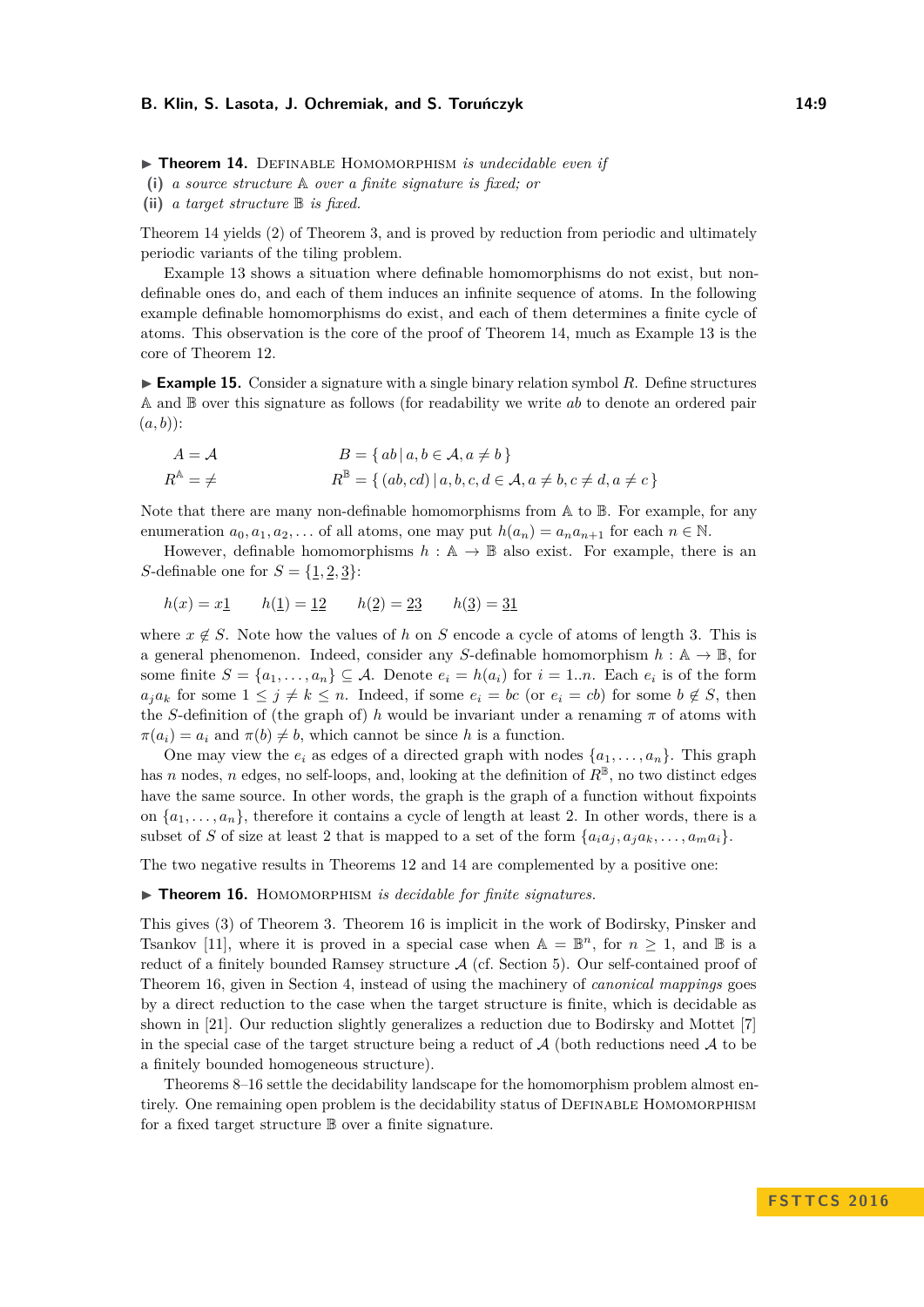#### **14:10 Homomorphism Problems for First-Order Definable Structures**

# **3.3 Homomorphism extension problem**

Theorem [16](#page-8-0) may be a little surprising in light of Theorem [12.](#page-7-1) Indeed, Remark [2](#page-4-1) allows one to view an arbitrary definable  $\Sigma$ -structure as a definable structure  $\mathbb{A}_{\Sigma}$  over a finite signature. Homomorphisms  $\mathbb{A} \to \mathbb{B}$  correspond to those homomorphisms  $\mathbb{A}_{\Sigma} \to \mathbb{B}_{\Sigma}$  that are the identity on the subset  $\Sigma$  of the universe of  $\mathbb{A}_{\Sigma}$ . Thus by Theorem [12](#page-7-1) we obtain undecidability, even for finite signatures, of the following slight generalization of HOMOMORPHISM:

Problem: HOMOMORPHISM EXTENSION

Input: Definable structures  $\mathbb A$  and  $\mathbb B$  over  $\Sigma$  and a definable partial mapping  $f : A \to B$ . Decide: Is there a homomorphism from A to B extending *f*?

The above remark proves (4) of Theorem [3:](#page-2-0)

<span id="page-9-2"></span>**Fineorem 17.** HOMOMORPHISM EXTENSION *is undecidable for finite signatures.* 

# <span id="page-9-0"></span>**4 Homomorphism problem for finite signatures**

Throughout this section, we assume that  $\Sigma$  is a finite signature. For simplicity, assume that A is the pure set; in Section [5](#page-11-0) we discuss how the results generalize to other underlying structures. We consider the homomorphism problem for structures over  $\Sigma$  which are definable over A. For simplicity, we assume that the input structures A and  $\mathbb B$  are  $\emptyset$ -definable – the proof easily generalizes to arbitrary definable structures over a finite signature.

Here is the main result of this section:

<span id="page-9-1"></span>**► Theorem 18.** *Given a*  $\emptyset$ -definable structure **B** *over a finite signature, one can compute a finite structure* B 0 *such that:*

- $CSP(\mathbb{B})$  *is polynomial-time reducible to*  $CSP(\mathbb{B}'),$
- $CSP_{def}(\mathbb{B})$  *is polynomial-time reducible to*  $CSP_{def}(\mathbb{B}^{\prime})$ *.*

Note that Theorem [18](#page-9-1) implies Theorem [16,](#page-8-0) as finite structures  $\mathbb{B}'$  are a special case of *locally finite* ones, and decidability of the homomorphism problem for locally finite target structures has been shown in [\[21\]](#page-13-2). Moreover, Theorem [18](#page-9-1) implies Theorem [4,](#page-2-1) since as shown in [\[21\]](#page-13-2), for every finite template  $\mathbb{B}'$ , the complexity of  $CSP_{def}(\mathbb{B}')$  is exponentially larger than the complexity of  $CSP(\mathbb{B}')$ .

Theorem [18](#page-9-1) is a slight extension of results implicit in the work of Bodirsky, Pinsker and Tsankov [\[11\]](#page-13-18) that provided a decision procedure for testing the existence of a homomorphism from  $A = \mathbb{B}^n$  to  $\mathbb{B}$ , where  $\mathbb{B}$  is assumed to be a reduct of A (with further assumptions about A, which apply also in our case, as discussed in Section [5\)](#page-11-0). Instead, we allow both A and  $\mathbb B$ to be arbitrary definable structures over  $A$  (in particular, they need not be reducts). Our reduction in Theorem [18](#page-9-1) is based on a reduction due to Bodirsky and Mottet [\[7\]](#page-13-21), generalized to the case of definable structures rather than reducts (recall from Remark [2](#page-5-0) that according to our definition, definable structures correspond to structures which interpret in A via first-order interpretations).

**Proof of Theorem [18.](#page-9-1)** The remaining part of this section is devoted to demonstrating Theorem [18.](#page-9-1) In the sequel we fix a  $\emptyset$ -definable structure B over the signature  $\Sigma$  (assumed to be finite). We show how to effectively construct a finite structure  $\mathbb{B}'$  as described in the theorem.

First we observe that without loss of generality we may assume that the universe *B* of B is a subset of  $\mathcal{A}^k$ , for some *k*. To see this, apply Lemma [7](#page-5-0) to obtain  $\bar{B} \subseteq \mathcal{A}^k$  and a surjection  $g : \bar{B} \to B$ , both definable and computable from  $\mathbb{B}$ . Then compute a definable structure  $\bar{\mathbb{B}}$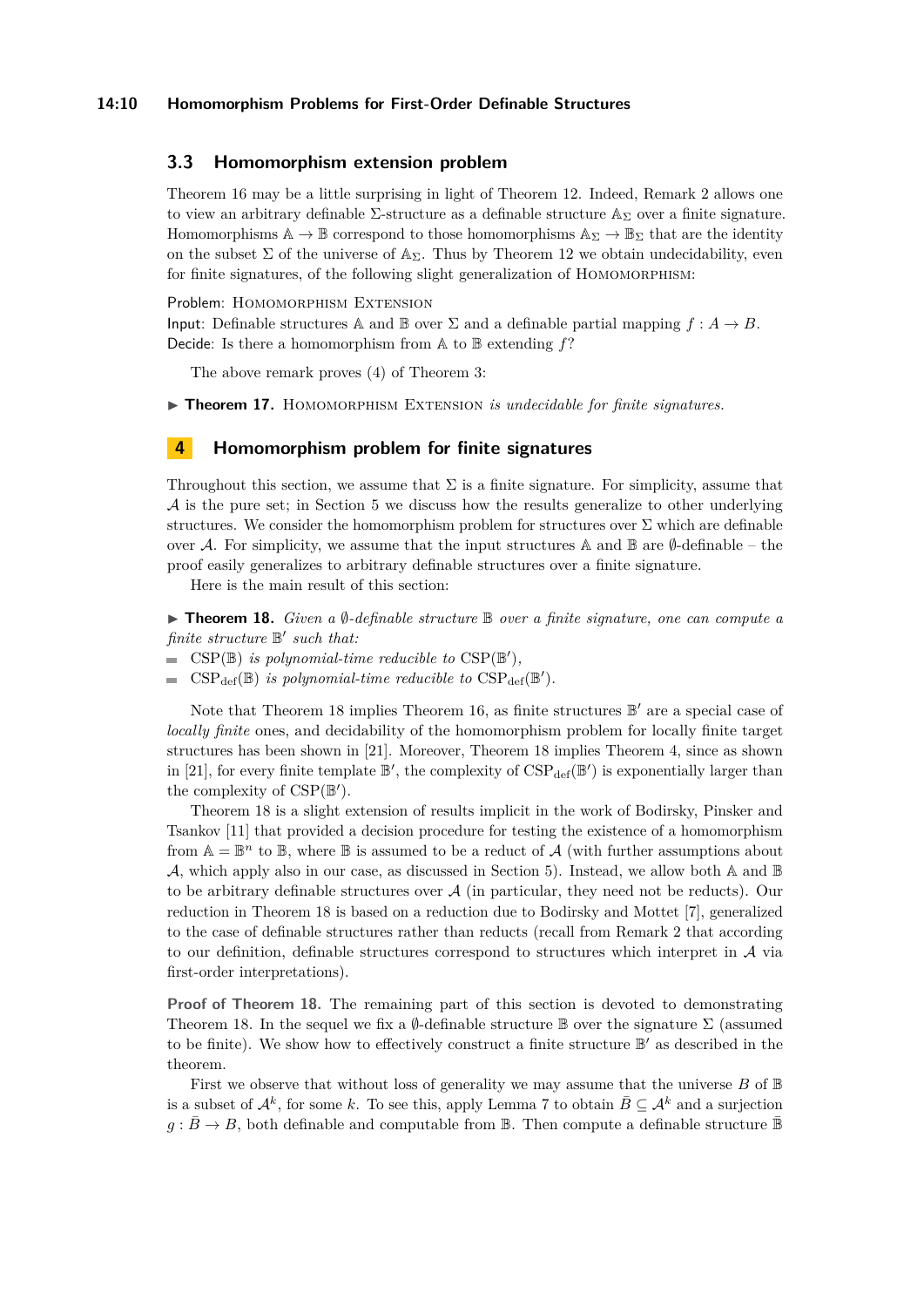with universe  $\bar{B}$  over the same signature as  $\mathbb{B}$ , where every relation symbol is interpreted in  $\mathbb B$  as the inverse image under *g* of its interpretation in  $\mathbb B$ . Finally, observe that there is a homomorphism from  $\mathbb A$  to  $\mathbb B$  if, and only if there is a homomorphism from  $\mathbb A$  to  $\mathbb B$ . Thus from now on we assume that  $B \subseteq \mathcal{A}^k$ , for some k.

We now define some notation. For  $n \in \mathbb{N}$ , denote  $\{1, \ldots, n\}$  by [*n*]. For a set *C*, numbers  $m, n \in \mathbb{N}$  and an injective, monotone function  $i : [m] \to [n]$ , consider a projection mapping  $\pi_i: C^n \to C^m$  onto *m* coordinates induced by *i* in the obvious way, i.e.,  $\pi_i(c_1, \ldots, c_n)$  $(c_{i(1)}, \ldots, c_{i(m)})$ . Let C be a structure with universe C and let  $r \geq 2$  be an integer at least as large as the maximal arity of the relations in  $\mathbb{C}$ . We define a structure  $\mathbb{C}^{\leq r}$  with universe  $C^{\leq r} = C \cup C^2 \cup \cdots \cup C^r$ , as follows. If *R* is a relation symbol of arity *k* in the signature of  $\mathbb{C}$ , then the signature of  $\mathbb{C}^{\leq r}$  contains a *unary* symbol  $U_R$ . If *S* ⊆  $C^k$  is the interpretation of *R* in  $\mathbb{C}$ , then the interpretation of  $U_R$  in  $\mathbb{C}^{\leq r}$  is the set  $S \subseteq C^k \subseteq C^{\leq r}$ , treated as a unary relation. Moreover, for  $m \leq n \leq r$  and each monotone injection  $i : [m] \to [n]$ , there is a binary *projection relation*  $\Pi_i \subseteq C^n \times C^m$  in  $\mathbb{C}^{\leq r}$  which is the graph of the projection  $\pi_i$ .

We use standard notions of group actions and orbits. The group  $\text{Aut}(\mathcal{A})$  acts on  $\mathcal{A}^k$ , where an automorphism of  $A$  acts coordinatewisely on elements of  $A<sup>k</sup>$ . Note that this action preserves  $B \subseteq \mathcal{A}^k$ , since *B* is Ø-definable. For the same reason, automorphisms of Aut(A) preserve the relations of  $\mathbb B$ . Reassuming, Aut(A) acts on the structure  $\mathbb B$  by automorphisms. Similarly,  $Aut(\mathcal{A})$  acts on the structure  $\mathbb{B}^{\leq r}$ , inducing a quotient relational structure  $B \leq r / \text{Aut}(\mathcal{A})$  over the same signature. The elements of  $B \leq r / \text{Aut}(\mathcal{A})$  are orbits of  $B^{\leq r}$  under the action of Aut(A); in other words, elements of  $B^{\leq r}/\text{Aut}(\mathcal{A})$  are atomic types of *k*-tuples of atoms (an atomic type of a tuple of elements  $(a_1, \ldots, a_k) \in A^k$  specifies all equalities among the elements  $a_1, \ldots, a_k$ ). Relation symbols are interpreted in  $\mathbb{B}^{\leq r}/\text{Aut}(\mathcal{A})$ existentially, as expected. A crucial but obvious observation is that the quotient structure  $B^{\leq r}/\text{Aut}(\mathcal{A})$  is finite, by the following lemma.

 $\blacktriangleright$  **Lemma 19.** *The group* Aut(A) *acts oligomorphically on*  $\mathbb{B}$ *, i.e., the action splits*  $B^n$  *into finitely many orbits, for every*  $n \geq 1$ *.* 

We now define the structure  $\mathbb{B}'$  promised in Theorem [18](#page-9-1) as  $\mathbb{B}^{\leq r}/\text{Aut}(\mathcal{A})$ , where  $r \geq 3$ is a fixed number at least as large as the maximal arity of the relations in  $\Sigma$ . As required, the structure  $\mathbb{B}'$  is finite. It remains to prove the two items of Theorem [18.](#page-9-1) Both reductions are shown in the same way. Let  $A$  be given, where  $A$  is either finite or  $\emptyset$ -definable. Define  $\mathbb{A}'$  as  $\mathbb{A}^{\leq r}$ . Note that if  $\mathbb A$  is  $\emptyset$ -definable, then so is  $\mathbb A'$ . Moreover, (the definition of)  $\mathbb A'$  is computable from A in polynomial time, for a fixed signature  $\Sigma$ . To complete the reductions, it remains to prove the following:

<span id="page-10-0"></span> $▶$  **Claim 20.** *There is a homomorphism*  $\mathbb{A} \to \mathbb{B}$  *if, and only if, there is a homomorphism*  $\mathbb{A}' \to \mathbb{B}'.$ 

The "only if" direction is immediate; from a given homomorphism  $h : A \rightarrow \mathbb{B}$ , a homomorphism  $h': \mathbb{A}' \to \mathbb{B}'$  is obtained by taking the pointwise extension  $h^{\leq r} : \mathbb{A}^{\leq r} \to \mathbb{B}^{\leq r}$ of *h* (also a homomorphism), and then post-composing  $h^{\leq r}$  with the quotient homomorphism from  $\mathbb{B}^{\leq r}$  to  $\mathbb{B}^{\leq r}/\text{Aut}(\mathcal{A})$ .

We now prove the "if" direction. Fix a homomorphism  $f : \mathbb{A}^{\leq r} \to \mathbb{B}^{\leq r}/\text{Aut}(\mathcal{A})$ . Recall that  $B \subseteq \mathcal{A}^k$ . Consider the set  $D = (A \times \{1, \ldots, k\})/\sim$ , where the equivalence relation  $\sim$ is defined as follows. Take  $(a_1, \ldots, a_n) \in A^n$ , for  $n \leq r$ . Then  $f(a_1, \ldots, a_n) \in B^n/\text{Aut}(\mathcal{A})$ corresponds to an atomic type of  $(n \cdot k)$ -tuples of atoms. In particular for  $n = 2$ , the atomic type concerns tuples  $(x_1^1, \ldots, x_1^k, x_2^1, \ldots, x_2^k)$  and for each  $1 \le i, j \le k$  and  $1 \le l, m \le 2$ , specifies a relation  $x_l^i = x_m^j$  or  $x_l^i \neq x_m^j$ . Put  $(a_1, i) \sim (a_2, j)$  in  $A \times \{1, \ldots, k\}$  if  $(a_1, i) = (a_2, j)$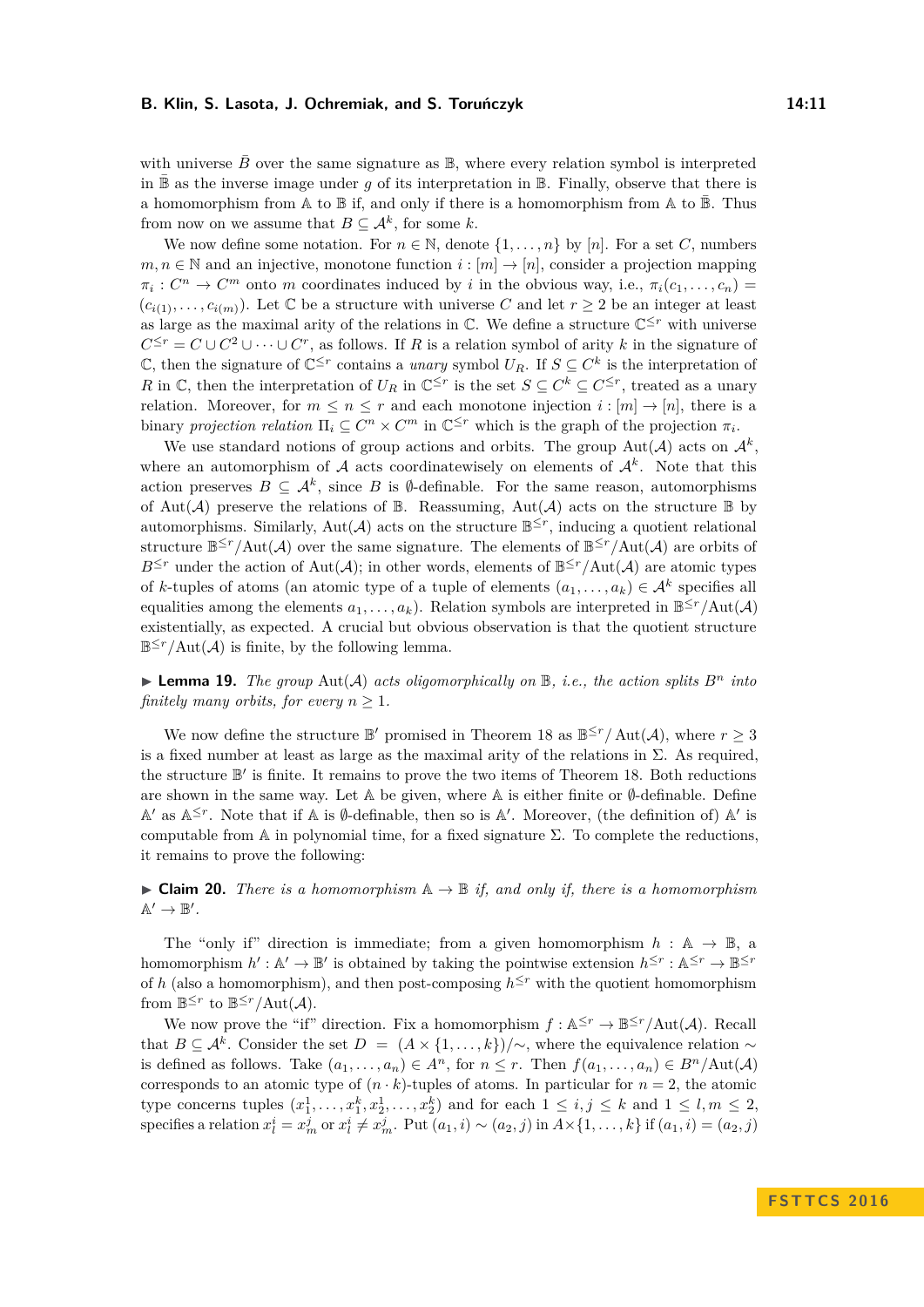#### **14:12 Homomorphism Problems for First-Order Definable Structures**

or the atomic type specifies the relation  $x_1^i = x_2^j$ . This defines an equivalence relation on  $A \times \{1, \ldots, k\}$ , where  $r \geq 3$  is essential for transitivity; it is also important here that *f* is a homomorphism and hence preserves projections. Since the set *D* is at most countable, there is an injective function  $e: D \to \mathcal{A}$ . We define a function  $h: A \to \mathcal{A}^k$ , by composing the abstraction function  $\Box \sim : A \times \{1, \ldots, k\} \rightarrow D$  with the function *e*:

$$
h(a) = (e([(a,1)]_{\sim}), \ldots, e([(a,k)]_{\sim})).
$$

Note that  $h(a) \in B$  for every  $a \in A$ . It follows by construction that the function  $h : A \rightarrow B$ is a homomorphism from  $A$  to  $B$ .

# <span id="page-11-0"></span>**5 Concluding remarks**

We investigated the homomorphism problem for definable relational structures. Our contribution is a detailed decidability border in the landscape of different variants of the problem.

Most of our proofs work, or can be easily adapted to the variant of the problem where one asks about the existence of an injective homomorphism, or a strong homomorphism, or an embedding. The only exceptions are Theorems [12](#page-7-1) and [14](#page-8-1) for the case where the target structure B is fixed. Our proofs there work for the case of injective homomorphisms, but not for strong homomorphisms or embeddings, and the decidability of these cases remain open.

**Underlying structure**  $\mathcal{A}$ **.** We briefly describe the assumptions on the structure  $\mathcal{A}$  for which the results presented in this paper still hold.

The definitions and lemmas in Section [2](#page-3-0) hold for an arbitrary structure  $A$ . However, one needs to specify how inputs are represented, specifically, the parameters involved in the input. To represent all definable sets over  $A$ , we should assume that there is an effective enumeration of its universe. Furthermore, to effectively perform tests on definable sets one needs to assume that the structure is *decidable*: given any first-order formula *φ* over the signature of  $A$  with *n* free variables, and an *n* tuple  $\bar{a}$  of elements of  $A$ , it must be decidable if  $\phi, \bar{a} \models \mathcal{A}$ . For simplicity we assume that the signature of  $\mathcal{A}$  is finite, to avoid questions concerning the encoding of relation symbols.

Theorems [12,](#page-7-1) [14](#page-8-1) and [17](#page-9-2) hold for every infinite structure A. For Theorems [12](#page-7-1) and [17](#page-9-2) this is clear, as every structure definable over the pure set is also definable over arbitrary infinite  $A$ , and existence of a homomorphism does not depend on  $A$ . For Theorem [14](#page-8-1) this is less clear, since the existence of definable homomorphisms depends on A. However, an inspection of the proof shows that the result holds for arbitrary  $A$ .

The *Ø*-definable homomorphism problem considered in Theorem [8](#page-5-1) is decidable (with the same proof) as long as the following conditions hold:

- A is *ω-categorical*, i.e., it is the only countable model of its first-order theory. An  $\frac{1}{2}$ equivalent condition, due to the Ryll-Nardzewski-Engeler-Svenonius theorem [\[19\]](#page-13-0), is that  $\mathcal A$  is countable and Aut $(\mathcal A)$  acts oligomorphically on  $\mathcal A$ .
- $\blacksquare$  The number of orbits of  $\mathcal{A}^n$  under the action of Aut( $\mathcal{A}$ ) is computable from a given  $n \in \mathbb{N}$ .

We call such structures *effectively ω-categorical*. Any effectively *ω*-categorical structure is (isomorphic to) a decidable structure, so every definable set can be represented. Theorem [8](#page-5-1) can be easily generalized so that arbitrary definable structures A*,* B are given on input, as well as a finite set  $S \subseteq A$ , and the algorithm determines whether there exists an *S*-definable homomorphism from A to B.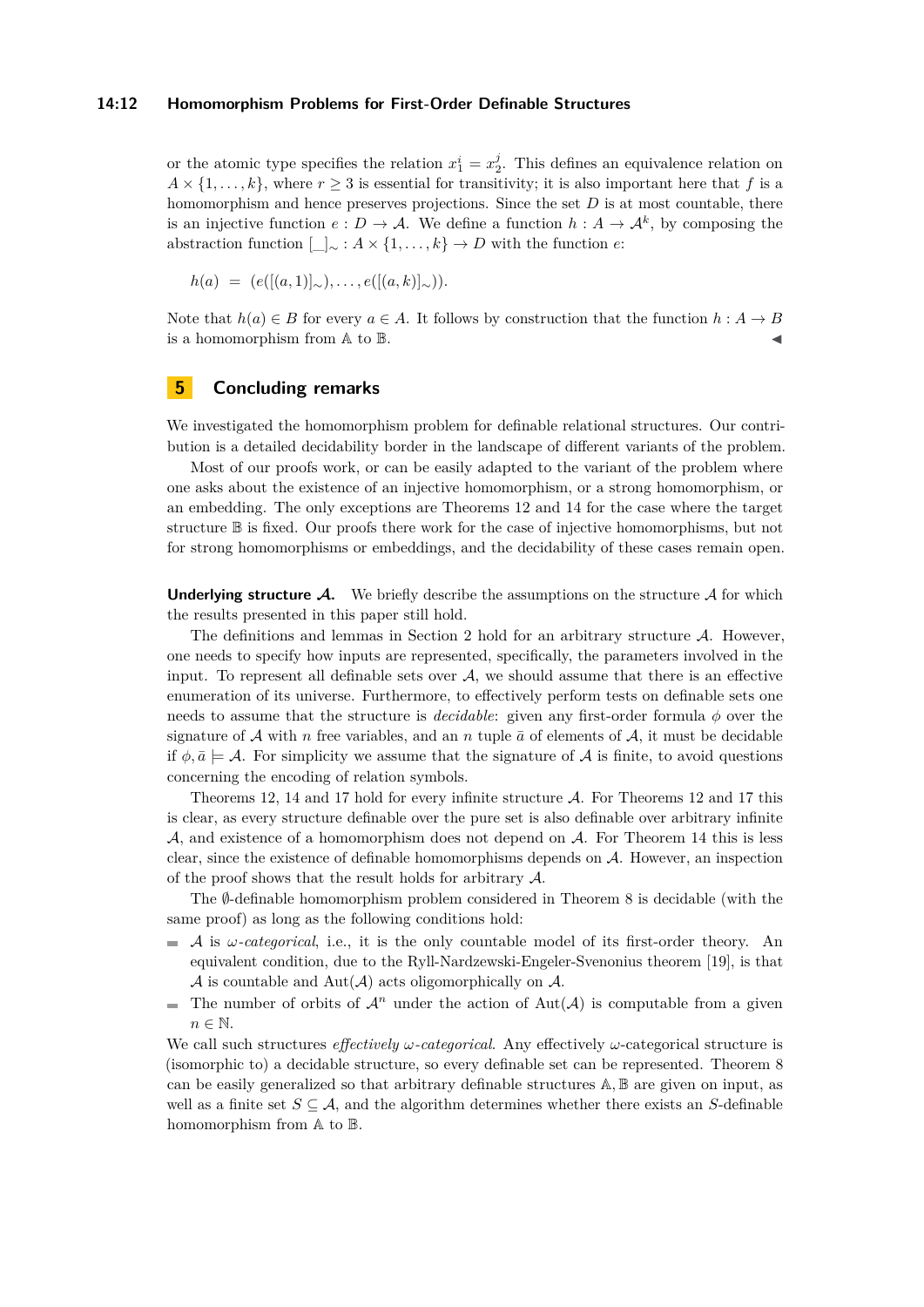Regarding Theorem [11,](#page-7-0) in the case when the source structure A is assumed to be finite, it is sufficient that  $\mathcal A$  is a decidable structure. In the case when the target structure  $\mathbb B$  is finite, and arbitrary homomorphisms are considered, the assumptions under which the proof from [\[21\]](#page-13-2) works are that  $Aut(\mathcal{A})$  is extremely amenable or, equivalently, that  $\mathcal{A}$  is a *Ramsey structure* [\[20\]](#page-13-12). Examples of Ramsey structures include  $(\mathbb{Q}, \leq)$  and the ordered random graph, by [\[25\]](#page-14-3).

We do not know how to generalize to other atoms the case where only definable homomorphisms to a finite B are considered.

Regarding Theorems [4,](#page-2-1) [16](#page-8-0) and [18,](#page-9-1) the proofs presented in Section [4](#page-9-0) work under the following assumptions:

- $\blacksquare$  The structure A is definable over a decidable Ramsey structure A. For the second item of Theorem [4,](#page-2-1) we need some additional mild complexity assumptions about  $A$ , e.g. that its first-order theory is decidable in NEXPTIME (for most reasonable structures it is in PSPACE). It is shown in [\[11\]](#page-13-18) that if  $A$  is a Ramsey structure, then extending  $A$  by finitely many constants still yields a Ramsey structure. Clearly, this preserves decidability of the structure. From this it follows that the assumption made in Section [4](#page-9-0) that the relations of A and B are  $\emptyset$ -definable is not relevant, since if they are *S*-definable over A for some finite  $S \subseteq A$ , then they are  $\emptyset$ -definable over A extended by elements of S as constants.
- $\blacksquare$  The structure  $\mathbb B$  is definable over a structure  $\mathcal B$  which is homogeneous and *finitely bounded*. We say that a structure B over a signature  $\Gamma$  is finitely bounded if there is a finite set  $\mathcal F$  of finite Γ-structures such that for every finite Γ-structure A, A embeds into  $\mathcal B$  iff no structure from  $\mathcal F$  embeds into A. For example, the pure set is finitely bounded, as witnessed by an empty family  $\mathcal F$ . This property is crucial for the proof of Claim [20.](#page-10-0) It is straightforward to generalize this claim to a finitely bounded homogeneous structure (see [\[11\]](#page-13-18)). Any finitely bounded homogeneous structure is effectively *ω*-categorical, and thus decidable. Moreover, any expansion of a finitely bounded homogeneous structure by a constant is homogeneous and finitely bounded [\[7\]](#page-13-21).

We do not know whether the finite boundedness condition can be dropped, while assuming that  $\beta$  is effectively  $\omega$ -categorical.

**Open problems.** Perhaps the most significant open question that remains is the decidability of the *isomorphism problem*: decide whether two definable structures A*,* B (say, over the pure set) are isomorphic, or whether there is a definable isomorphism between them. An equivalent formulation of the former question is the *orbit problem*: given a definable structure A and two elements  $x, y \in A$ , decide whether there is an automorphism of A which maps x to *y*.

This is related to an open problem from [\[11\]](#page-13-18): decide whether a given relation *R* is first-order definable in a given structure A. Indeed, a unary predicate  $R \subseteq A$  is first-order definable in A iff it is preserved by all automorphisms of A, iff no  $x \in R$  and  $y \in A - R$  lie in the same orbit of  $Aut(A)$ .

**Acknowledgments.** We are grateful to Albert Atserias, Manuel Bodirsky and Michael Pinsker for useful discussions.

#### **References**

<span id="page-12-0"></span>**<sup>1</sup>** Robert Berger. The undecidability of the domino problem. *Mem. Amer. Math. Soc.*, 66, 1966.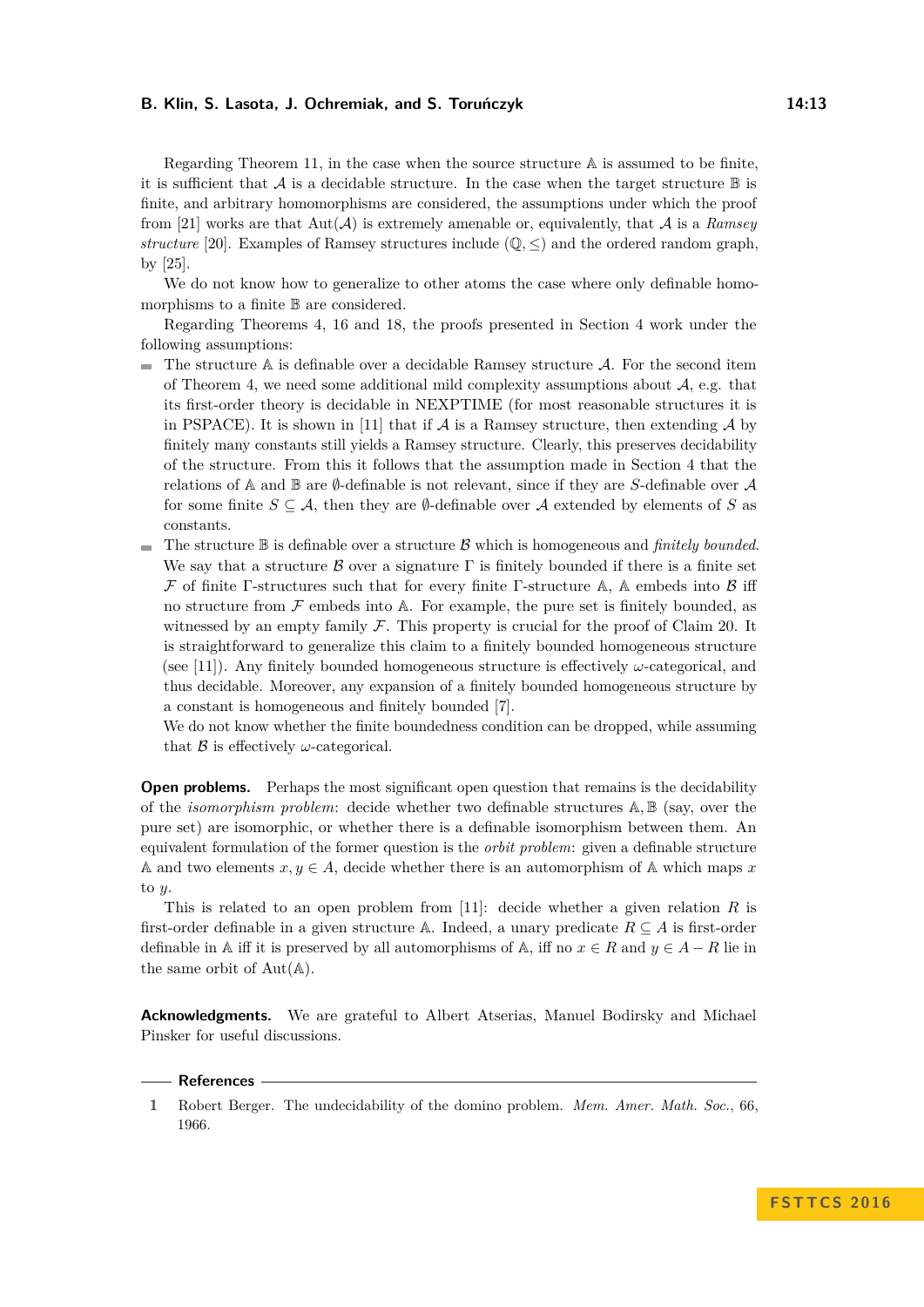## **14:14 Homomorphism Problems for First-Order Definable Structures**

- <span id="page-13-3"></span>**2** Manuel Bodirsky. Complexity classification in infinite-domain constraint satisfaction. *Mémoire d'habilitation àdiriger des recherches, , Université Diderot – Paris 7*, Available at arXiv:1201.0856, 2012.
- <span id="page-13-6"></span>**3** Manuel Bodirsky and Jan Kára. The complexity of equality constraint languages. *Theory Comput. Syst.*, 43(2):136–158, 2008.
- <span id="page-13-10"></span>**4** Manuel Bodirsky and Jan Kára. The complexity of temporal constraint satisfaction problems. *J. ACM*, 57(2), 2010.
- <span id="page-13-11"></span>**5** Manuel Bodirsky, Barnaby Martin, and Antoine Mottet. Constraint satisfaction problems over the integers with successor. In *Procs. ICALP*, volume 9134 of *LNCS*, pages 256–267, 2015.
- <span id="page-13-9"></span>**6** Manuel Bodirsky, Barnaby Martin, Michael Pinsker, and András Pongrácz. Constraint satisfaction problems for reducts of homogeneous graphs. In *Procs. of ICALP'16*, 2016. To appear.
- <span id="page-13-21"></span>**7** Manuel Bodirsky and Antoine Mottet. Reducts of finitely bounded homogeneous structures, and lifting tractability from finite-domain constraint satisfaction. In *Procs. of LICS'16*, 2016. To appear.
- <span id="page-13-4"></span>8 Manuel Bodirsky and Jaroslav Nešetřil. Constraint satisfaction with countable homogeneous templates. *J. Log. Comput.*, 16(3):359–373, 2006.
- <span id="page-13-7"></span>**9** Manuel Bodirsky and Michael Pinsker. Schaefer's theorem for graphs. In *Procs. STOC*, pages 655–664, 2011.
- <span id="page-13-5"></span>**10** Manuel Bodirsky and Michael Pinsker. Topological Birkhoff. *Transactions of the AMS*, 367:2527–2549, 2015.
- <span id="page-13-18"></span>**11** Manuel Bodirsky, Michael Pinsker, and Todor Tsankov. Decidability of definability. *The Journal of Symbolic Logic*, 78(04):1036–1054, 2013.
- <span id="page-13-8"></span>**12** Manuel Bodirsky and Michal Wrona. Equivalence constraint satisfaction problems. In *Procs. CSL*, pages 122–136, 2012.
- <span id="page-13-16"></span>**13** M. Bojańczyk and S. Toruńczyk. Imperative programming in sets with atoms. In *Procs. FSTTCS 2012*, volume 18 of *LIPIcs*, 2012.
- <span id="page-13-15"></span>**14** Mikołaj Bojańczyk, Laurent Braud, Bartek Klin, and Sławomir Lasota. Towards nominal computation. In *Procs. POPL 2012*, pages 401–412, 2012.
- <span id="page-13-13"></span>**15** Mikołaj Bojańczyk, Bartek Klin, and Sławomir Lasota. Automata theory in nominal sets. *Log. Meth. Comp. Sci.*, 10, 2014.
- <span id="page-13-14"></span>**16** Mikołaj Bojańczyk, Bartek Klin, Sławomir Lasota, and Szymon Toruńczyk. Turing machines with atoms. In *LICS*, pages 183–192, 2013.
- <span id="page-13-20"></span>**17** Jin-yi Cai, Martin Fürer, and Neil Immerman. An optimal lower bound on the number of variables for graph identifications. *Combinatorica*, 12(4):389–410, 1992.
- <span id="page-13-1"></span>**18** Tomás Feder and Moshe Y. Vardi. The computational structure of monotone monadic snp and constraint satisfaction: A study through datalog and group theory. *SIAM J. Comput.*, 28(1):57–104, February 1999. [doi:10.1137/S0097539794266766](http://dx.doi.org/10.1137/S0097539794266766).
- <span id="page-13-0"></span>**19** Wilfrid Hodges. *Model Theory*. Number 42 in Encyclopedia of Mathematics and its Applications. Cambridge University Press, 1993.
- <span id="page-13-12"></span>**20** A. S. Kechris, V. G. Pestov, and S. Todorcevic. Fraïssé limits, Ramsey theory, and topological dynamics of automorphism groups. *Geometric & Functional Analysis GAFA*, 15(1):106–189, 2005.
- <span id="page-13-2"></span>**21** Bartek Klin, Eryk Kopczyński, Joanna Ochremiak, and Szymon Toruńczyk. Locally finite constraint satisfaction problems. In *Procs. of LICS'15*, pages 475–486, 2015.
- <span id="page-13-17"></span>**22** Bartek Klin and Michal Szynwelski. SMT solving for functional programming over infinite structures. In *Procs. MSFP'16*, pages 57–75, 2016.
- <span id="page-13-19"></span>**23** P. Kolaitis and M. Vardi. The decision problem for the probabilities of higher-order properties. In *Procs. STOC'87*, pages 425–435, 1987.